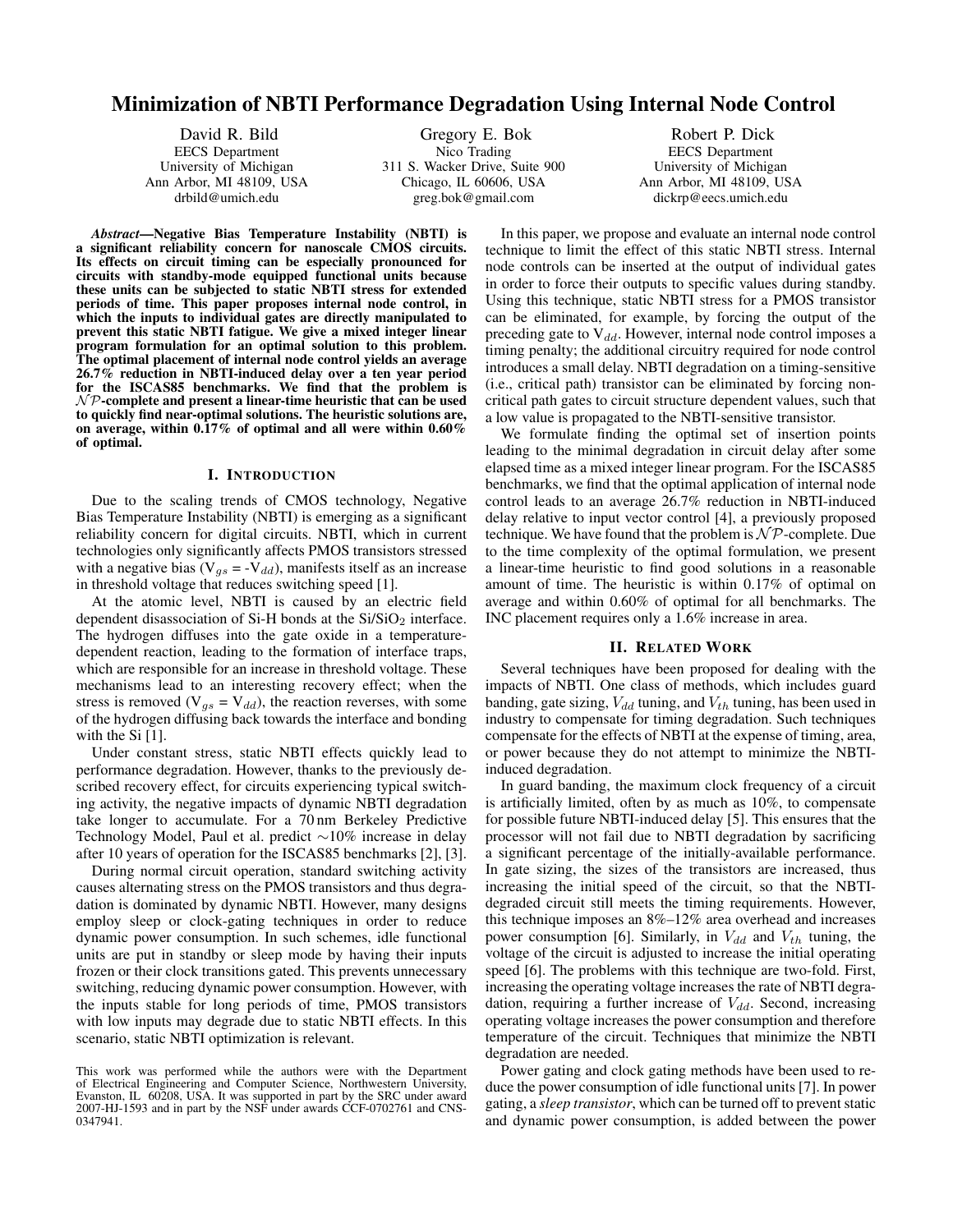supply and the functional unit. In clock gating, the clock input to the idle functional unit is disabled to prevent dynamic power consumption. This is usually combined with Input Vector Control (IVC) to reduce the leakage power consumption. Leakage power consumption is dependent on the state of the inputs to a gate, and thus in IVC, the functional unit inputs are chosen to minimize the total leakage.

Both techniques could be used for NBTI degradation reduction. Power-gated transistors do not experience NBTI degradation. However, the wake-up time for a power-gated functional unit is orders of magnitude longer than for a clock-gated, input vector-controlled unit [7]. Clock gating and IVC methods allow for more temporally fine-grained control.

Wang et al. investigated the use of IVC to reduce NBTI degradation [4]. In practice, this control can be implemented either by placing MUXes on the inputs or by using a scanchain. Unfortunately, for many circuits, the input vector may only be able to control a few levels of the circuit's internal gates. Consequently, they observed only an average 3% improvement in delay for the ISCAS85 benchmarks. They predict that for future technologies, smaller gate sizings and higher temperatures may increase the benefit of this technique.

In contrast with IVC, internal node control (our proposed technique) permits much greater control of all levels of the circuit, allowing for greater reduction in the NBTI-induced delay.

#### III. INTERNAL NODE CONTROL

Internal node control (INC) refers to setting the states of individual nodes or gate outputs at any layer of the circuit to specific values. With this extension to IVC, further control and thus NBTI mitigation is possible. INC can be implemented by additional control circuitry at the output of each controlled gate.

There are several important observations about INC insertion for NBTI minimization in CMOS. We first describe a specific implementation of INC originally developed for static power consumption minimization. We then discuss the difficulty of removing NBTI stress from all PMOS transistors in a circuit and note a property of NOR gates that lessens the associated cost. Next, we explain the structural properties of transistors requiring NBTI stress removal and give our problem definition.

#### *III.A. Internal Node Control Implementation*

In order to force a node to a specific value, we borrow a technique from work by Abdollahi, Fallah, and Pedram on leakage minimization [8]. In this technique, a gate can be modified to allow its output to be forced either high or low, although not to both levels. To force the output high, the output of the gate is connected to  $V_{dd}$  via a PMOS transistor in parallel with the existing pull-up network. This is controlled by an active-low sleep signal that pulls the output high when enabled. In order to prevent a short through the gate, the pull-down network is then placed in series with an NMOS transistor. This transistor is responsible for the majority of the increase in gate delay. To force an output low, a similar modification is made. This is illustrated in Figure 1.

Unfortunately, the addition of this extra circuitry required for INC increases circuit delay. For a 65 nm Berkeley Predictive Technology Model, [9], [10], this technique results in an ∼12.5% increase in delay for a simple inverter. The absolute delay appears to be independent of gate type, so the percentage decreases for larger gates.



Figure 1. CMOS gates modified to include node control [8].



Figure 2. For a NOR gate, destressing the top PMOS destresses all subsequent transistors in the stack.

### *III.B. Potential of Internal Node Control for CMOS*

For an inverting logic implementation technology such as CMOS, if all of the inputs to a gate are high, then the output will be low. Thus, it seems that in order to place non-stressing (high) values on all PMOS inputs, internal node control must be implemented at the output of *every* gate. Recall, however, that NBTI stress is due to negative bias between the source node and the transistor input ( $V_{gs} = -V_{dd}$ ); it is not just due to the low input value. For gates with parallel pull-up networks (e.g., inverters and NAND gates), the source node for each PMOS transistor is always at  $V_{dd}$  and each transistor is stressed whenever the input is low. For gates with series pull-up networks (e.g., NOR gates), the source node voltage, except for the top transistor in the PMOS stack, is dependent on the state of the transistors higher in the stack [11]. Specifically, the source node voltage for any transistor below an "off" transistor will be close to ground and thus, even for a low input,  $V_{qs}$  will not approach - $V_{dd}$ . This is illustrated in Figure 2. While this reduces (to one) the number of high inputs needed to eliminate static NBTI stress in a NOR gate, it does not help with the problem of inverting logic. A single high input to a NOR gate will force the output low, and thus will still potentially stress the subsequent gate.

To eliminate static NBTI stress on all the PMOS transistors in a circuit, the outputs of most gates must be forced high. Gates feeding only into the lower PMOS transistors of NOR gates are the exception. Because of the increase in delay associated with INC insertion, the performance gained (rather, retained) due to NBTI minimization is less than that lost due to INC insertion at every gate. It is not practical to cover every gate with INC. Focused mitigation is required. That is, it is necessary to find the set of nodes for INC insertion that minimizes the overall circuit delay in the presence of NBTI.

The relevant transistors for NBTI stress removal are those on the critical path or those which, due to NBTI degradation over circuit lifetime, may ultimately be on this path. That is, a critical transistor is one with a timing slack less than its NBTIinduced increase in delay. If all of these transistors can be placed in unstressed states, static NBTI will not increase system delay. Unfortunately, identifying these critical transistors is hard. The slack for each gate depends on the delays of all the prior and subsequent gates along its path. Therefore, it is dependent on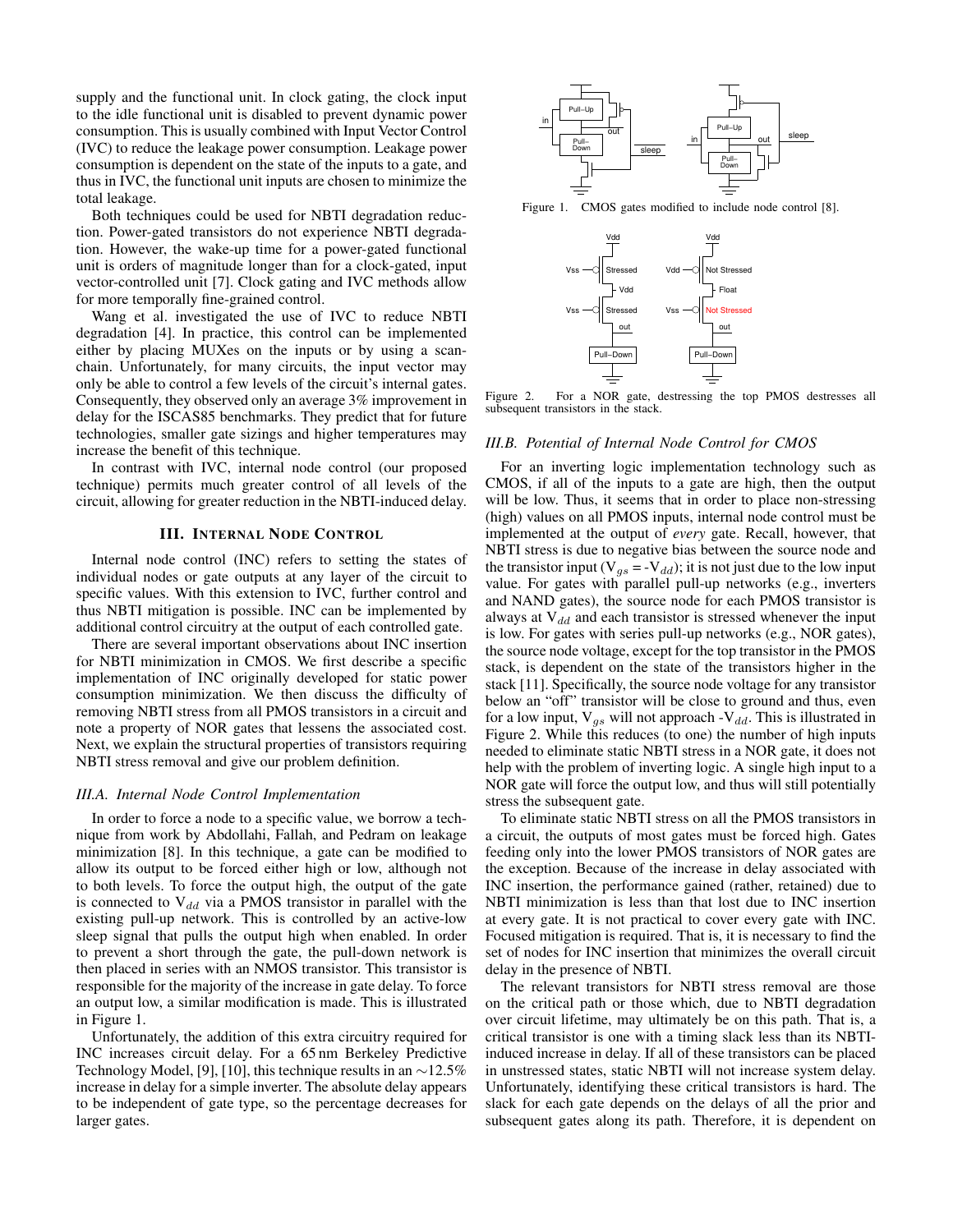

Figure 3. Off path INC insertion example. Gates affected by NBTI are shaded and critical path lines are darkened.

the NBTI stress and node control delay of each of those gates as well. The addition of node control to a single gate can, in the worst case, change the slack of every other gate in the circuit. These control nodes introduce additional delay that, depending on their locations, may adversely affect the critical path. It is thus necessary to optimally trade off the reduction in NBTI-induced delay and the increase in delay due to the addition of INC.

We now describe three example INC insertion scenarios. First, we will consider an NBTI-stressed gate on the critical path. If the degradation in delay is worse than the delay associated with adding INC to the previous gate, INC can be added to remove the stress. For the second example, consider an NBTI-stressed NOR gate on the critical path. Taking advantage of the aforementioned stack effect, INC can be added to a parent gate that is *not on the critical path*. The last example, illustrated in Figure 3, is more complicated. NBTI stress is removed from the second NAND gate by inserting an INC node off the critical path such that the correct value propagates through to the critical gate. In this scenario, the node control can be added to a gate with sufficient slack, even if that gate is several gates removed from the critical path. Note that although the second NAND gate is stressed by NBTI after INC insertion, the stress does not occur on a critical path input and therefore does not increase total circuit delay.

#### *III.C. Problem Definition*

We formulate the task of NBTI-induced delay reduction via INC as an optimization problem. The locations of internal node controls are selected in order to minimize the total combinational delay due to both INC overhead and static NBTI after some specified period of time. The input to the problem consists of a combinational circuit represented as a graph of connected gates. For each gate, three delays are specified: (i) the basic delay for an unmodified gate, (ii) the increase in delay if INC is added, and (iii) the increase in delay after some period of NBTI-stress, e.g., 10 years. The task is to find the input vector and node control insertion points that minimize the critical path delay after it has been subjected to NBTI stress. In other words, the goal is to minimize the increase in delay between the original circuit and the INC-modified circuit.

The decision version of this problem, in which the minimization objective is replaced with a bound on the delay, is  $\mathcal{NP}$ complete. We have shown this by reducing circuit-SAT to the INC insertion problem. The full proof is omitted due to space constraints, but can be found in Bild's master's thesis [12].

### IV. OPTIMAL SOLUTION

In order to find the optimal solution, we describe the optimal mixed integer linear program (MILP) formulation.

A combinational circuit is modeled as a directed acyclic graph  $G = (V, E)$ . V is a set of primary inputs  $(I \subset V)$ , gate outputs  $(N \subset V)$ , and primary outputs  $(Q \subset V)$ . E is a set of directed edges modeling connections between two gates. The gate outputs N, are further divided into three sets  $N_I$ ,  $N_R$ , and  $N_D$  representing NOT, NOR, and NAND gates.  $P_v$  are the predecessors of v.

The instrinsic delay of a gate is  $\tau_{n \in N}$ . The increase in delay due to NBTI stress is  $\rho_{n\in N}$ , and the increase in delay due to the addition of node control on the gate output is  $\phi_{n\in N}$ .

The following variables are used.  $\sigma_{n\in N}$  is a binary variable which is 1 if INC is added to gate n and 0 otherwise.  $\kappa_{n \in N}$  is a binary variable representing the forced value of node n, if  $\sigma_n$ is 1.  $0 \leq \psi_{v \in V} \leq 1$  is the value of node v. If  $\sigma_v$  is 1, then  $\psi_v$  is  $\kappa_v$ . Otherwise, it is determined by the inputs to the gate. For  $v \in I$ ,  $\psi_v$  is explicitly constrained to be binary.  $\alpha_{v \in V}$  is the earliest arrival time at node v.

We optimize the circuit delay by minimizing the maximum output arrival time:

$$
\text{minimize } \max_{\forall q \in Q} \alpha_q \tag{1}
$$

The Boolean function of the gates, combined with the node control, is modeled by a set of constraints that force each output  $\psi_v$  to the proper value based on  $\sigma_v$ ,  $\kappa_v$ , and the inputs to node v. These constraints are equivalent to those specifying the convex hull of the function, where each input and output represents one dimension. For example, the following are the constraints for an inverter. Table I shows the corresponding truth table. NAND and NOR gates are similarly determined.

$$
\forall n \in N_I: \begin{array}{rcl} \sigma_n + \kappa_n - \psi_n & \leq & 1 \\ \sigma_n - \kappa_n + \psi_n & \leq & 1 \\ -\kappa_n + \psi_n + \psi_p - 1 & \leq & 0 \\ -\sigma_n + \psi_n + \psi_p - 1 & \leq & 0 \\ -\psi_p + \kappa_n - \psi_n & \leq & 0 \\ -\psi_p - \sigma_n - \psi_n & \leq & -1 \end{array}
$$

The earliest arrival times are modeled by constraining a node  $v$ 's arrival time to be later than or equal to all of its inputs' arrival times plus any delays associated with the gate. The instrinsic delay  $\tau_v$  of each gate is always included. The internal node control delay  $\phi_v$  is only included if  $\sigma_v$  is 1. The NBTI delay  $\rho_v$  is included when, based on the inputs, the gate is stressed. For NOT and NAND gates, the following constraint enforces this relationship.

$$
\forall n \in N_I \cup N_D, \forall p \in P_n: \alpha_n \ge \alpha_p + \tau_n + (1 - \psi_p)\rho_n + \sigma_n \phi_n
$$

As discussed in the previous section, if any input to a NOR gate is high, we assume that the whole gate is unstressed. The variable  $0 \leq \gamma_{n \in N_R} \leq 1$  is 1 if NOR gate *n* is stressed and 0 otherwise. Thus, the following constraints implement the arrival time computation for NOR gates.

$$
\forall n \in N_R, \forall p \in P_n: \quad 1 - \gamma_n \ge \psi_p
$$

$$
1 - \gamma_n \le \sum_{r \in P_n} \psi_r
$$

$$
\alpha_n \ge \alpha_p + \tau_n + \gamma_n \rho_n + \sigma_n \phi_n
$$

Optimization Objective 1 ensures that the arrival times on the critical path are minimal.

## V. OPTIMAL EXPERIMENTAL RESULTS

We evaluated the proposed technique on the ISCAS85 combinational benchmarks [3]. The experimental setup and results are presented below. We also provide some analysis of the variance in results seen across the benchmark set.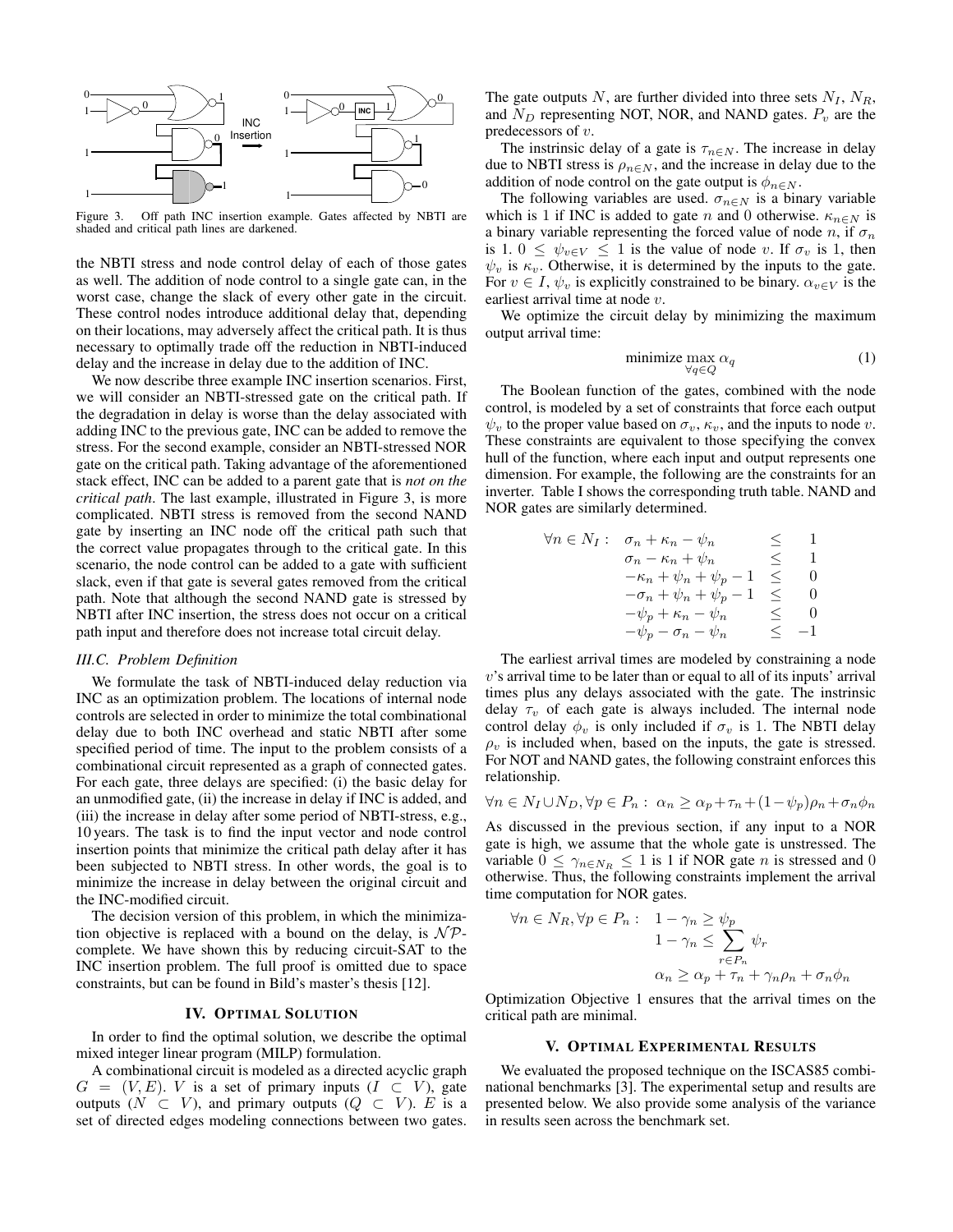TABLE I TRUTH TABLE FOR AN

INVERTER WITH INC  $\psi_p$  σ<sub>n</sub> κ<sub>n</sub>  $\psi_n$  $0 \quad 0 \quad 0$  | 1  $0 \t 0 \t 1 \t 1$  $0 \quad 1 \quad 0 \mid 0$ 0 1 1 1 1 0 0 0

1 1 1 1  $\psi_p$  is the input,  $\sigma_n$  is the INC selection,  $\kappa_n$  is the forced value, and  $\psi_n$  is the output.

1 0 1 0  $1 \quad 1 \quad 0 \mid 0$ 

#### *V.A. Experimental Setup*

In order to gauge the performance of the method, it was tested on the ISCAS85 combinational benchmark suite for a 7 gate library  $\{inv, nor2, nor3, nor4, nand2, nand3, nand4\}$ . For consistency, the gates were sized for a maximum fanout of three. Timing information for the gates (with and without node control) was obtained through HSpice simulations using the 65 nm Berkeley Predictive Technology Model [10], [9]. The timings for these self-developed gates, without node control, were calibrated to similar gates in a TSMC 65 nm library to ensure that the timings were representative of real-world libraries [13]. Static NBTI delay was assumed to be about 10% of the initial gate delay after 10 years of stress [2]. The benchmarks were mapped to the library using Synopsis Design Compiler.

The MILP was solved using the open-source software SYM-PHONY [14] for three different cases.

- 1) In order to obtain a baseline optimal circuit delay without internal node control or NBTI degradation, the solver was first run with the node control variables forced to 0 and the NBTI delays set to 0 ns.
- 2) The solver was then run with the actual NBTI delays to determine the delay using only input vector control.
- 3) Finally, the solver was run using internal node control.

The resulting problem instances are rather large for an MILP solver. Therefore, the solver was set to stop solving and report the results when the upper and lower bounds for the optimal delay were within 0.2% of each other.

# *V.B. Analysis of Results*

The circuit delay results for each benchmark are shown in Table II. Even with the 0.2% stop gap for the solver, it did not finish for several of the benchmarks after several days. Thus, for the reported results, we manually terminated execution when the solver had been running for more than 24 hours. For all circuits we report both the lower and upper bounds as well as the percentage difference between them. The improvement is reported as the percent reduction in NBTI-induced delay between the IVC-only and the IVC+INC cases:

$$
\%_{improve} = 100 \times \frac{(D_{inc} - D_{base}) - (D_{ivc} - D_{base})}{D_{ivc} - D_{base}}
$$

We report lower and upper bounds on this improvement as well. The lower bound is computed using the IVC lower bound and the IVC+INC upper bound. The upper bound is computed using the IVC upper bound and the IVC+INC lower bound. We also report a midpoint improvement which is calculated using the midpoints of the IVC bounds and the IVC+INC bounds.

The average midpoint improvement is 26.7% with a standard deviation of 15.1%. The average of the lower bounds is

TABLE II PATH DELAYS (NS) FOR ISCAS85 CIRCUITS

| <b>Circuit</b>       | <b>Baseline</b> | <b>Optimal IVC Only</b> |        |         | Optimal IVC + INC | % Improvement |         |        |      |      |
|----------------------|-----------------|-------------------------|--------|---------|-------------------|---------------|---------|--------|------|------|
|                      |                 | LB                      | UB     | $%$ Gap | LB                | UB            | $%$ Gap | LB     | Mid  | UB   |
| c432                 | 1650.6          | 1697.9                  | 1701.3 | 0.20    | 1690.7            | 1691.8        | 0.07    | 12.9   | 17.0 | 20.9 |
| $c499*$              | 1588.7          | 1633.0                  | 1641.2 | 0.50    | 1626.7            | 1629.6        | 0.18    | 7.8    | 18.6 | 27.7 |
| c880                 | 1884.3          | 1926.7                  | 1927.9 | 0.06    | 1911.4            | 1914.0        | 0.14    | 30.1   | 34.1 | 37.9 |
| $c1355$ <sup>*</sup> | 1505.1          | 1546.8                  | 1555.5 | 0.56    | 1534.6            | 1541.5        | 0.45    | 12.7   | 28.4 | 41.5 |
| c1908                | 2112.0          | 2175.0                  | 2176.1 | 0.05    | 2171.3            | 2175.7        | 0.20    | $-1.1$ | 3.2  | 7.5  |
| $c2670*$             | 1607.1          | 1651.3                  | 1657.1 | 0.35    | 1627.5            | 1629.1        | 0.10    | 50.3   | 55.0 | 59.2 |
| $c3540^*$            | 2546.4          | 2615.6                  | 2624.7 | 0.35    | 2595.7            | 2598.4        | 0.11    | 24.8   | 31.3 | 37.1 |
| c5315                | 2396.9          | 2448.2                  | 2450.9 | 0.11    | 2435.6            | 2435.8        | 0.01    | 24.2   | 26.3 | 28.4 |

<sup>∗</sup> Solver was stopped after 24 hours but before the 0.2% stop gap was reached.

20.2% and the average of the upper bounds is 32.5%. However, the improvement depends quite heavily on the benchmark. For benchmark c2670 over 50% of the degradation is prevented, while for benchmark c1908 the upper bound shows only singledigit improvement. The calculated lower bound on improvement for c1908 is negative. Obviously, the optimal worst case lower bound is 0%, if no INC placements are added. However, the best IVC+INC solution found by the solver (an upper bound on optimal) is worse than the IVC lower bound, leading to the negative improvement.

We do not discuss the area or power impacts of INC here because the MILP formulation only optimizes critical path delay, but not the total number of INC placements. Section VI describes a near-optimal heuristic that optimizes the delay while attempting to minimize the number of modified gates. The results in Section VII show that near-optimal delays can be achieved with little impact on area and power consumption.

One potential cause for the high variance of the improvements among the benchmarks is that, due to the short critical paths of these circuits, the removal of NBTI from a single gate on the critical path has a large impact on the percentage improvement. In the best case, INC will remove NBTI stress from all critical path gates. Thus, for circuits such as these, with critical path lengths of 10 to 20 gates, each gate represents 5% to 10% of the total delay. Therefore, removing NBTI stress from one additional gate can add 5–10 percentage points to the delay improvement.

More formally, we can model the removal of NBTI stress from each critical path gate as an independent Bernoulli trial. In reality, there is some dependence between successive gates. However, we can safely assume independence because the actual dependence is limited to a few levels of logic. By the law of large numbers, as the number of gates on the critical path increases, one can expect the observed improvements to be closer to an expected or average improvement.

### VI. HEURISTIC SOLUTION

The MILP-based optimal solution method is not practical for large circuits because this problem is  $\mathcal{NP}$ -complete. A heuristic solution that provides good, and ideally near-optimal, solutions in a reasonable amount of time would therefore be useful. In this section, we describe a linear-time algorithm for input vector selection and internal node control placement. Our technique draws from work on leakage power minimization by Cheng, Chen, and Wong [15].

# *VI.A. Overview*

Our heuristic (see Algorithm 1) takes advantage of the fact that the problem can be solved optimally for rooted-tree structures in linear time using dynamic programming. It first partitions a given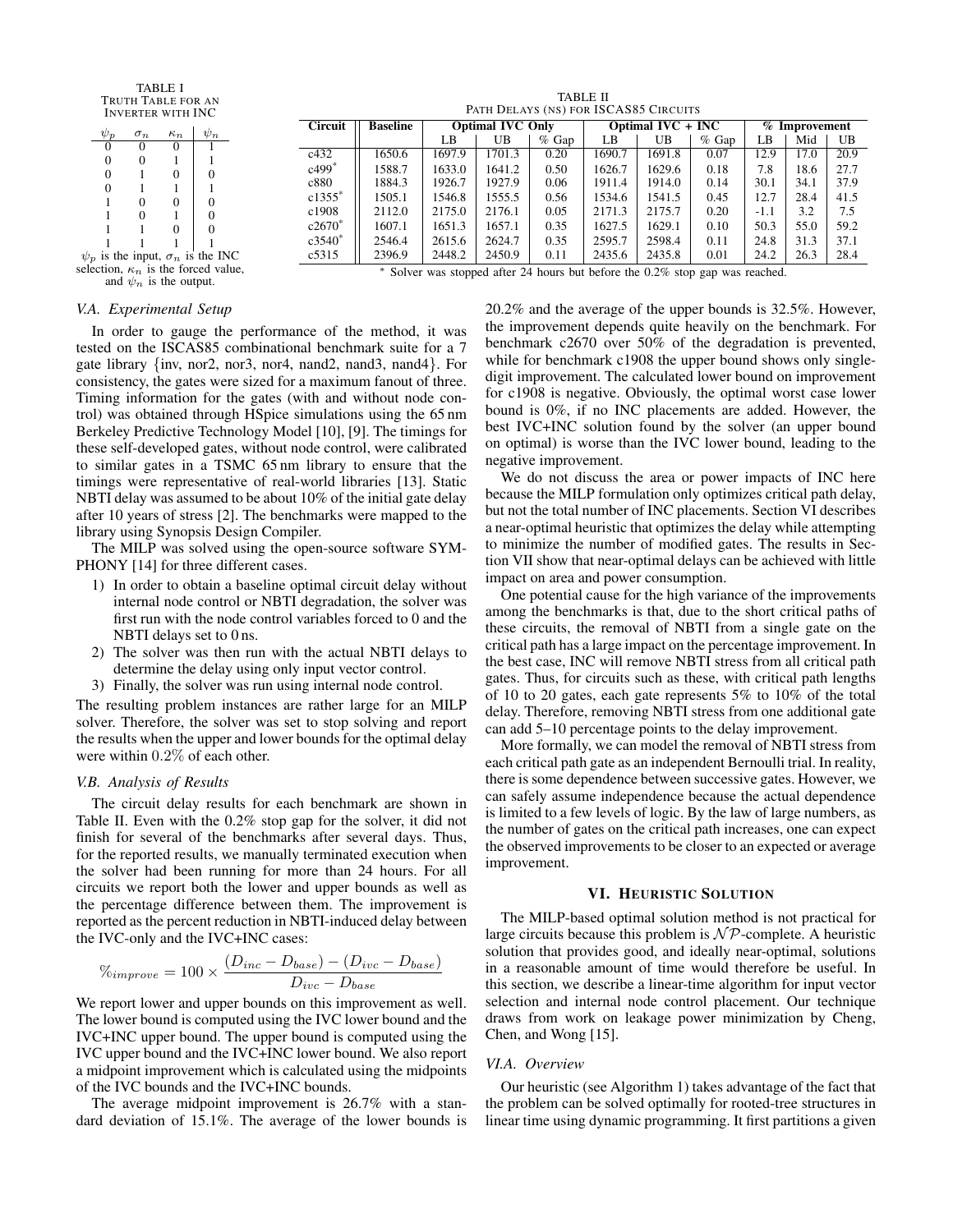### Algorithm 1 INC Placement Heuristic Overview

Require: circuit G

- Require: maximum number of iterations, N
- 1: partition circuit into trees
- 2: select initial values for dangling inputs<br>3: for  $i = 0$  to N do
- for  $i = 0$  to N do
- 4: **for all partitions do**<br>5: **choose IVC** and I
- 5: choose IVC and INC using dynamic programming<br>6: **end for**
- 6: **end for**<br>7: **undate**  $\alpha$
- 7: update dangling input values<br>8: **if** solution is the same as pre
- 8: **if** solution is the same as previous **then**<br>9: **break** {Check for convergence}
- 9: break {Check for convergence}<br>10: **end if**
- end if
- 11: if oscillation is detected then
- 12: repartition the circuit
- $13:$  end if
- 14: end for
- 15: greedily remove INCs which do not affect delay
- 16: return input vector and INC placements



Figure 4. A circuit partitioned into rooted trees, with the *dangling inputs* shaded.

circuit into rooted trees by removing some connections between gates (line 1). This partitioning creates *dangling inputs* at these gates whose input connections were removed, as illustrated in Figure 4. Values are assigned to these dangling inputs (line 2) and the optimal values for the primary inputs and INC placements are chosen for each partition (lines 4–6). The values for the dangling inputs are updated based on the new outputs of their parent gates in the original circuit (line 7) and the solutions for the partitions are recomputed based on these new dangling input values (line 3). This iteration continues until the solution has converged (lines 8–10) or a pre-set number of iterations has been reached (line 3). Convergence is identified when the values for the dangling inputs do not change between two consecutive iterations. To ensure convergence, when the revisitation of a solution is detected, the circuit is repartitioned (lines 11–13). Empirical results show that this repartitioning breaks oscillations and leads to convergent solutions.

## *VI.B. Partitioning and Initial Solution*

Solution quality is highly dependent on the method used to partition the circuit and the initial values assigned to the dangling inputs. Tree-based partitioning has been proposed for several circuit design problems in the past, including leakage power minimization and technology mapping [15]. For these problems, the cost function (e.g., total leakage power, circuit area) is additive: the overall cost is essentially the sum of the costs of the individual partitions. It is thus important to maximize the sizes of the partitions in order to maximize the effectiveness of the optimal dynamic programming algorithm. The specific choice of which connections to remove, though, is not as critical.

For INC placement, the cost function is not additive: the critical path delay for the entire circuit is not the sum of the critical path delays of each partition. Thus, in addition to maximizing the sizes of the partitions, it is also important to keep the original critical path in a single partition. Of course, for

# Algorithm 2 Dynamic Programming Algorithm

**Require:** tree-structured circuit partition  $P$ 

- Require: arrival times and node values for dangling inputs {Forward Pass}
- 1: for all gates g in a topological ordering of  $P$  do
- 2: **for all** combinations of inputs  $i$  **do**<br>3: **compute arrival time and output**
- compute arrival time and output value based on the arrival times of  $g$ 's parent gates
- 4: compute arrival time and output value if INC is added<br>5: **end for**
- 5: **end for**<br>6: store  $i$  y
- 6: store i with a 0 output and the smallest arrival time  $7:$  store i with a 1 output and the smallest arrival time store  $i$  with a 1 output and the smallest arrival time
	-
- 8: end for {Backward Pass}
- 9: choose primary output value with smallest arrival time
- 
- 10: **for all** gates g in a reverse topological ordering of  $\mathcal{P}$  **do** 11: select the stored i with the output that matches the select the stored  $i$  with the output that matches the child's selected i

12: end for

13: return the input values and the INC placements

circuits with reconvergent critical paths, this will not always be possible. Our partitioning algorithm maintains these critical paths by using slack information to determine which connections to remove. In a rooted-tree structured circuit, each gate has a fanout of 1. Thus, for each gate with a fanout greater than 1, our partitioning algorithm keeps the connection with the smallest slack, removing the others. Dangling inputs are inserted at the broken connections.

As mentioned in the previous paragraph, the choice of the initial values for the dangling inputs is also important. We choose these initial values by applying the optimal dynamic programming algorithm to the unmodified directed acyclic circuit. Because the circuit is not tree-structured, in the backward pass phase of the algorithm, conflicts will occur. At each gate with a fanout greater than 1, the child gates may require differing output values from their shared parent. In these cases, the value required by the majority of the children is chosen. In the case of a tie, 1 is chosen because, in general, it will prevent NBTI stress on the child gates.

## *VI.C. Dynamic Programming*

The optimal dynamic programming algorithm is shown in Algorithm 2. The algorithm takes as input a tree-structured circuit partition and, for each of the dangling inputs, the arrival time and node value. For primary inputs, the arrival time is assumed to be 0 and the node value is determined by the algorithm. The algorithm consists of two phases, the forward pass and the backward pass. In the forward pass, two pieces of information are computed for each gate, the input combination and INC state with a 0 output and the smallest arrival time, and the input combination and INC state with a 1 output and smallest arrival time. Specifically, the gates are examined in a topological order (line 1). For each gate, each possible input combination is examined (line 2). The output value is computed and, based on the arrival times previously computed for the parent gates, the arrival time is computed (line 3). The value and arrival time if INC are added is also computed (line 4). For each output value, 0 and 1, the input combination and INC state with the smallest arrival time is stored (lines 6– 7). In the backward phase, a specific value (and thus INC state) is chosen for each of the gates. Specifically, the primary output value and corresponding input combination with the smallest arrival time is chosen (line 9). The remaining gates are then examined in a reverse topological order (line 10). For each gate, the required output value is specified by the chosen input